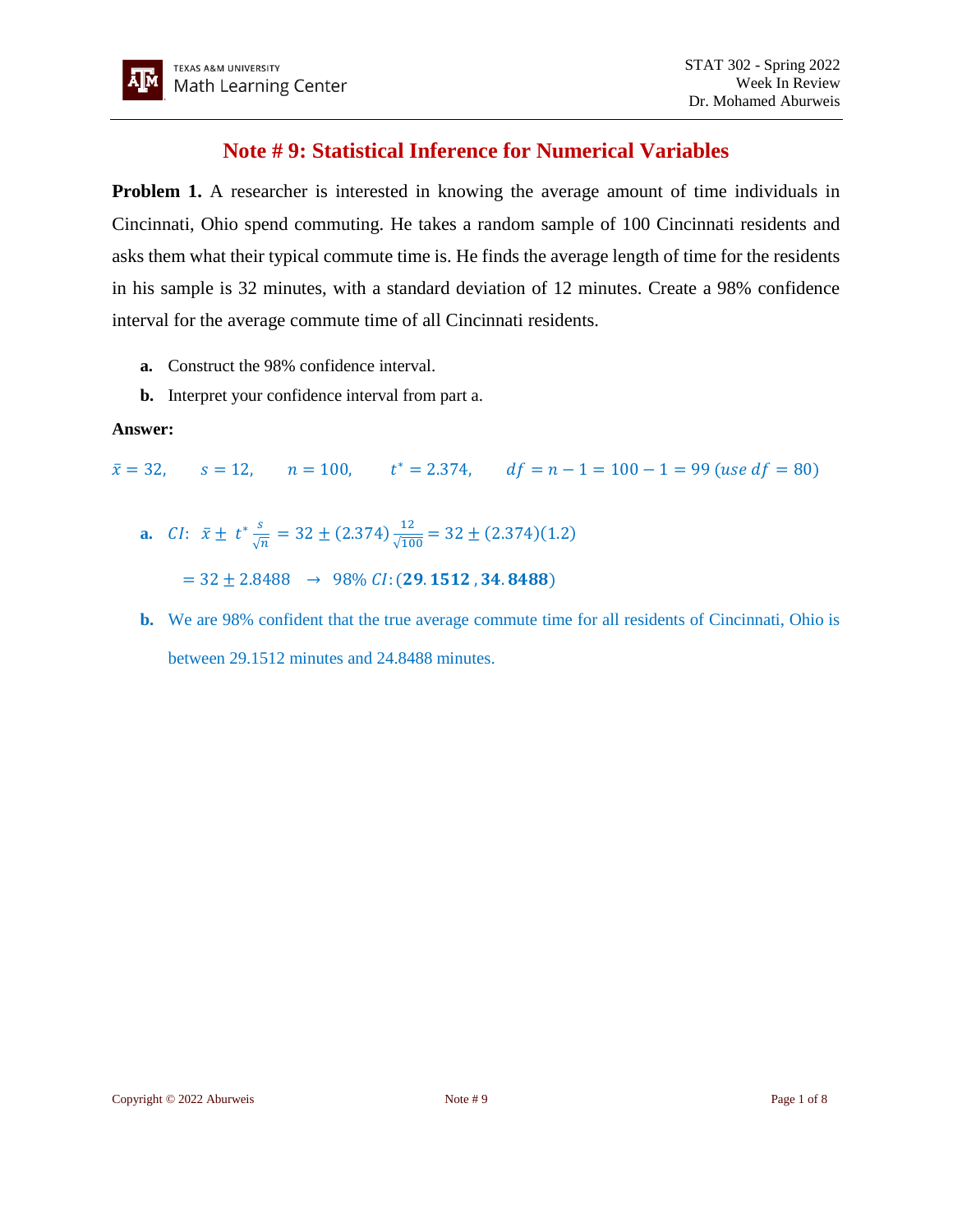**Problem 2.** A researcher is interested in knowing the average amount of time individuals in Cincinnati, Ohio spend commuting. He takes a random sample of 100 Cincinnati residents and asks them what their typical commute time is. He finds the average length of time for the residents in his sample is 32 minutes, with a standard deviation of 12 minutes. The researcher believes the average commute time of all Cincinnati residents is greater than 30 minutes. Conduct a hypothesis test at the 0.02 significance level to test this.

- **a.** What are the hypotheses?
- **b.** What is the significance level?
- **c.** What is the value of the test statistic?
- **d.** What is the p-value?
- **e.** What is the correct decision?
- **f.** What is the appropriate conclusion/interpretation?
- **g.** Does the hypothesis test agree with the confidence interval from question 1?

# **Answer:**

- **a.**  $H_0: \mu = 30$  vs.  $H_A: \mu > 30$
- **b.**  $\alpha = 0.02$
- **c.**  $TS = \frac{\bar{x} \mu_0}{\sigma_0 / \sqrt{n}}$  $\frac{\bar{x}-\mu_0}{s/\sqrt{n}} = \frac{32-30}{12/\sqrt{10}}$  $\frac{32-30}{12/\sqrt{100}} = \frac{2}{1.5}$  $\frac{2}{1.2}$  = 1.6667
- **d.**  $TS = 1.6667$ ,  $df = n 1 = 100 1 = 99$  (use  $df = 80$ )  $\rightarrow 0.025 < p value < 0.05$
- **e.** ∵ 0.025 < *p* − *value* < 0.05 → *p* − *values* > 0.025 >  $\alpha = 0.02$ , ∴ **Fail to reject**  $H_0$ .
- **f.** The data does not provide statistically significant evidence that the average commute time for all Cincinnati residents is greater than 30 minutes.
- **g.** 98%  $CI: (29.1512, 34.8488)$ . Yes, null value (30) is in the interval and we failed to reject  $H_0$ .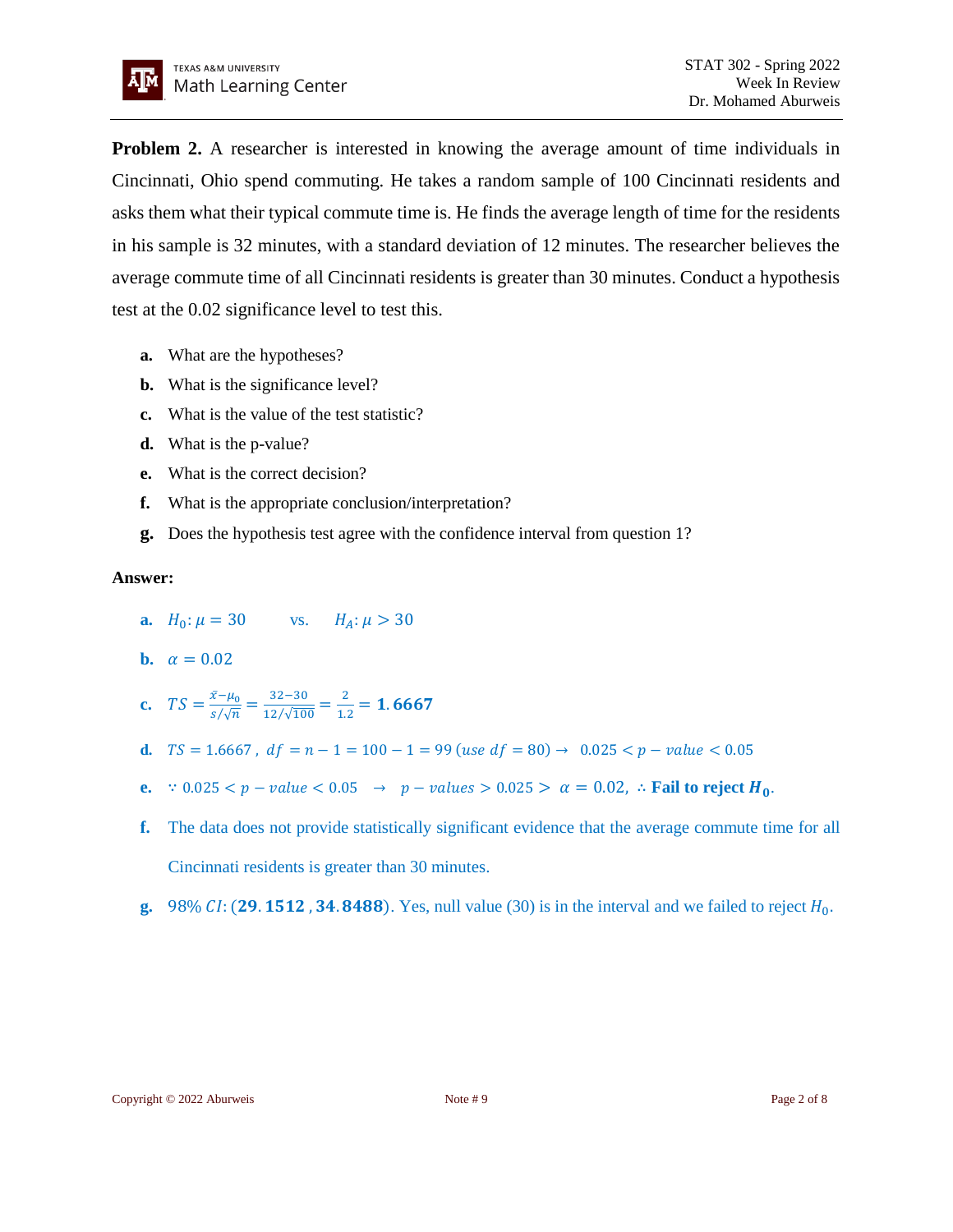**Problem 3.** The Human Toxome Project (HTP) is working to understand the scope of industrial pollution in the human body. Industrial chemicals may enter the body through pollution or as ingredients in consumer products. In October 2008, scientists at HTP tested cord blood samples for 20 newborn infants in the United States. The cord blood of the "In utero/newborn" group was tested for 430 industrial compounds, pollutants, and other chemicals, including chemicals linked to brain and nervous system toxicity, immune system toxicity, reproductive toxicity, and fertility problems. The researchers recorded the number of these targeted chemicals that were found in each infant's cord blood. The average number of targeted chemicals found was 127.45, with a standard deviation of 25.965. Create a 90% confidence interval for the average number of targeted chemicals in all infants' cord blood.

- **a.** Construct the 90% confidence interval.
- **b.** Interpret your confidence interval from part a.

# **Answer:**

 $\bar{x} = 127.45$ ,  $s = 25.965$ ,  $n = 20$ ,  $df = n - 1 = 20 - 1 = 19$ ,  $t^* = 1.729$ 

**a.** *CI*:  $\bar{x} \pm t^* \frac{s}{\sqrt{s}}$  $\frac{s}{\sqrt{n}} = 127.45 \pm (1.729) \frac{25.965}{\sqrt{20}}$  $\frac{3.963}{\sqrt{20}}$  = 127.45  $\pm$  (1.729)(5.806)

$$
= 127.45 \pm 10.038 \rightarrow 90\% CI: (117.412, 137.488)
$$

**b.** We are 90% confident that the true average number of targeted chemicals found in infants' cord blood (US, 2008) is between 117.412 and 137.488.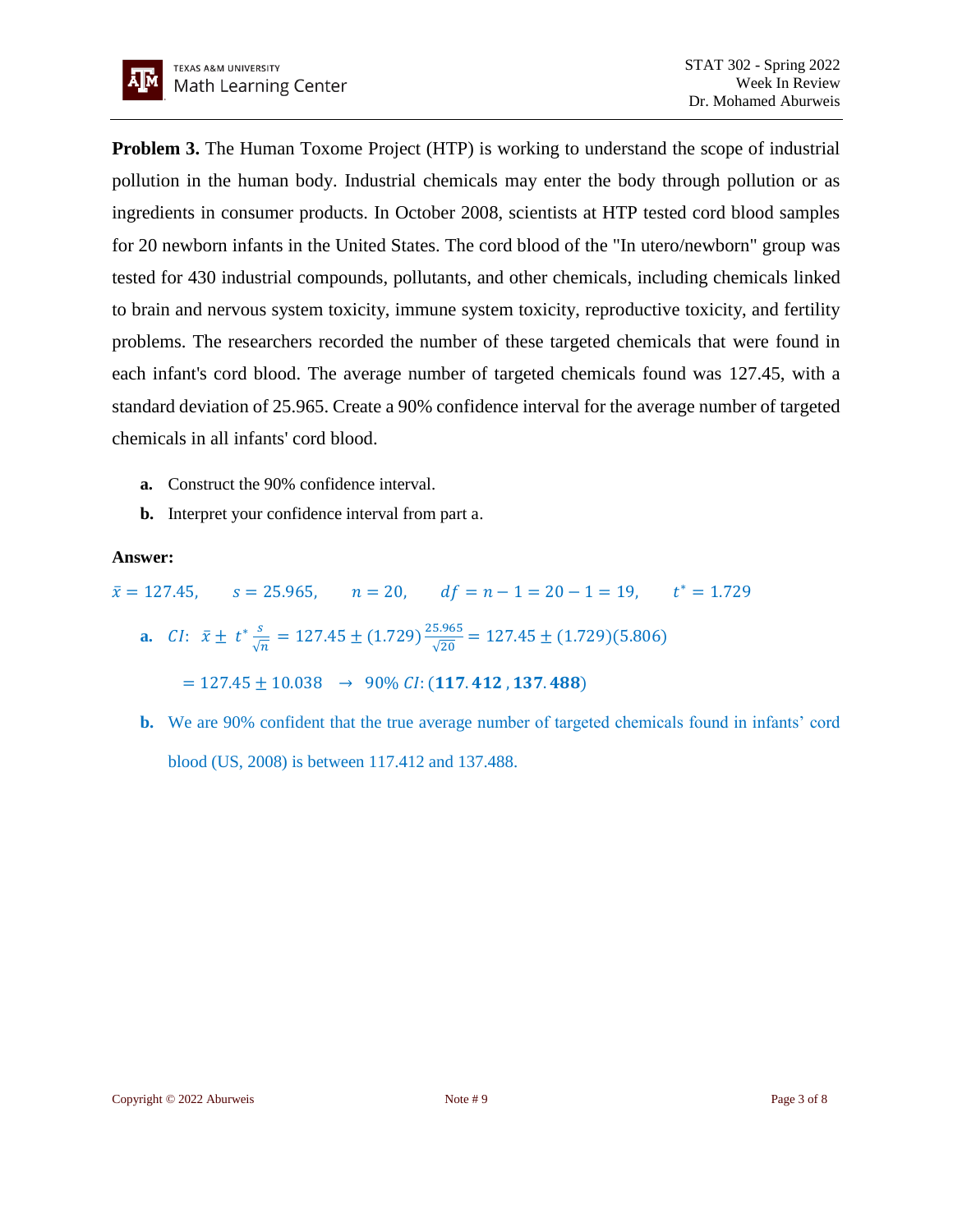**Problem 4.** The Human Toxome Project (HTP) is working to understand the scope of industrial pollution in the human body. Industrial chemicals may enter the body through pollution or as ingredients in consumer products. In October 2008, scientists at HTP tested cord blood samples for 20 newborn infants in the United States. The cord blood of the "In utero/newborn" group was tested for 430 industrial compounds, pollutants, and other chemicals, including chemicals linked to brain and nervous system toxicity, immune system toxicity, reproductive toxicity, and fertility problems. The researchers recorded the number of these targeted chemicals that were found in each infant's cord blood. The average number of targeted chemicals found was 127.45, with a standard deviation of 25.965. In 2000, the average number of targeted chemicals found in infant's cord blood was 120. Conduct a hypothesis test at the 0.10 significance level to test if the average number has changed.?

- **a.** What are the hypotheses?
- **b.** What is the significance level?
- **c.** What is the value of the test statistic?
- **d.** What is the p-value?
- **e.** What is the correct decision?
- **f.** What is the appropriate conclusion/interpretation?
- **g.** Does the hypothesis test agree with the confidence interval from question 3?
- **h.** How would the hypothesis test have changed if we wanted to see if the number of targeted chemicals had increased, instead of seeing if it had changed?

# **Answer:**

**a.**  $H_0: \mu = 120$  vs.  $H_A: \mu \neq 120$ 

**b.**  $\alpha = 0.10$ 

c. 
$$
TS = \frac{\bar{x} - \mu_0}{s / \sqrt{n}} = \frac{127.45 - 120}{25.965 / \sqrt{20}} = \frac{7.45}{5.806} = 1.283
$$

- **d.**  $TS = 1.283$ ,  $df = n 1 = 20 1 = 19 \rightarrow 0.20 < p value < 0.30$
- **e.** ∵ 0.20 < *p* − *value* < 0.30 → *p* − *values* > 0.20 >  $\alpha = 0.10$ , ∴ **Fail to reject**  $H_0$ .
- **f.** The data does not provide statistically significant evidence that true average number of targeted chemicals found in infants' cord blood (US, 2008) is different from 120 (2000 baseline).
- **g.** 90%  $CI: (117.412, 137.488)$ . Yes, null value (120) is in the interval. Failed to reject  $H_0$ .
- **h.** One sided test  $\rightarrow$  alternative hypothesis would look different  $\rightarrow p value$  would have changed  $0.10 < p - value < 0.15 \rightarrow p - values > 0.10 > \alpha = 0.10$ , so decision and conclusion stay the same.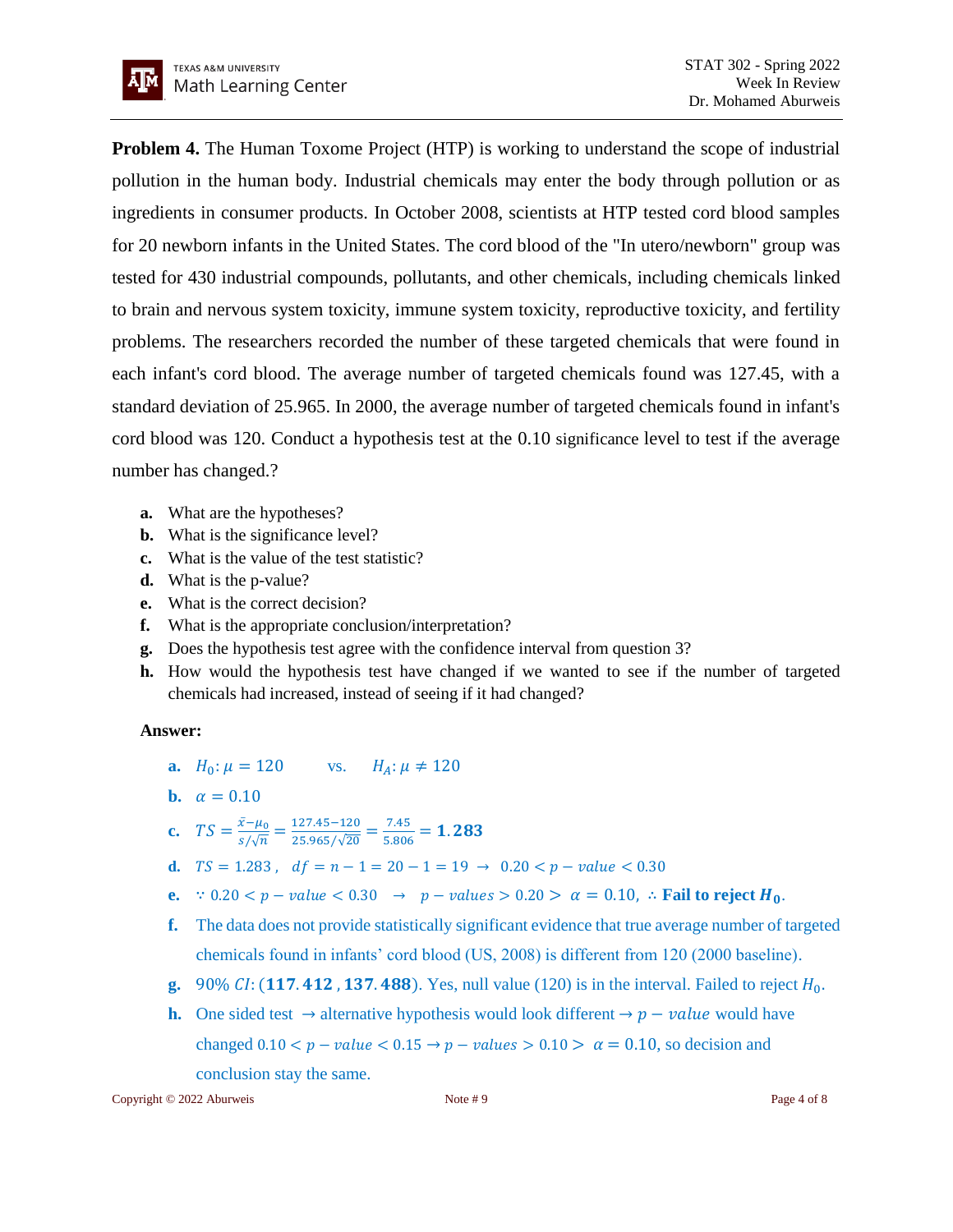

**Problem 5.** Suppose we want to determine if there is a difference between the price of a textbook on Amazon and the price of the same textbook at the UCLA bookstore. We sampled 201 UCLA courses. Of those, 68 required books could be found on Amazon. For each of these 68 books, we recorded the price of the book at the UCLA bookstore, the price of the book on Amazon, and the difference between the two (UCLA bookstore minus Amazon). The average difference in our sample was \$3.58, with a standard deviation of \$13.42. Create a 96% confidence interval for the average difference between the UCLA bookstore price and the Amazon price.

- **a.** Construct the 96% confidence interval.
- **b.** Interpret your confidence interval from part a.

# **Answer:**

 $\bar{x}_{diff} = 3.58$ ,  $s_{diff} = 13.42$ ,  $n_{diff} = 68$ ,  $df = n_{diff} - 1 = 68 - 1 = 67$  (use  $df = 60$ ),  $t^* = 2.099$ 

**a.** CI:  $\bar{x}_{diff} \pm t^* \frac{S_{diff}}{m_{H}}$  $\frac{S_{diff}}{\sqrt{n_{diff}}}$  = 3.58 ± (2.099) $\frac{13.42}{\sqrt{68}}$  $\frac{13.42}{\sqrt{68}}$  = 3.58 ± (2.099)(1.6274)

 $= 3.58 \pm 3.4159$   $\rightarrow$  96% CI: (\$0.16, \$7.00)

**b.** We are 96% confident that the true average difference between the Amazon textbook price and the UCLA bookstore textbook price is between \$0.16 and \$7.00.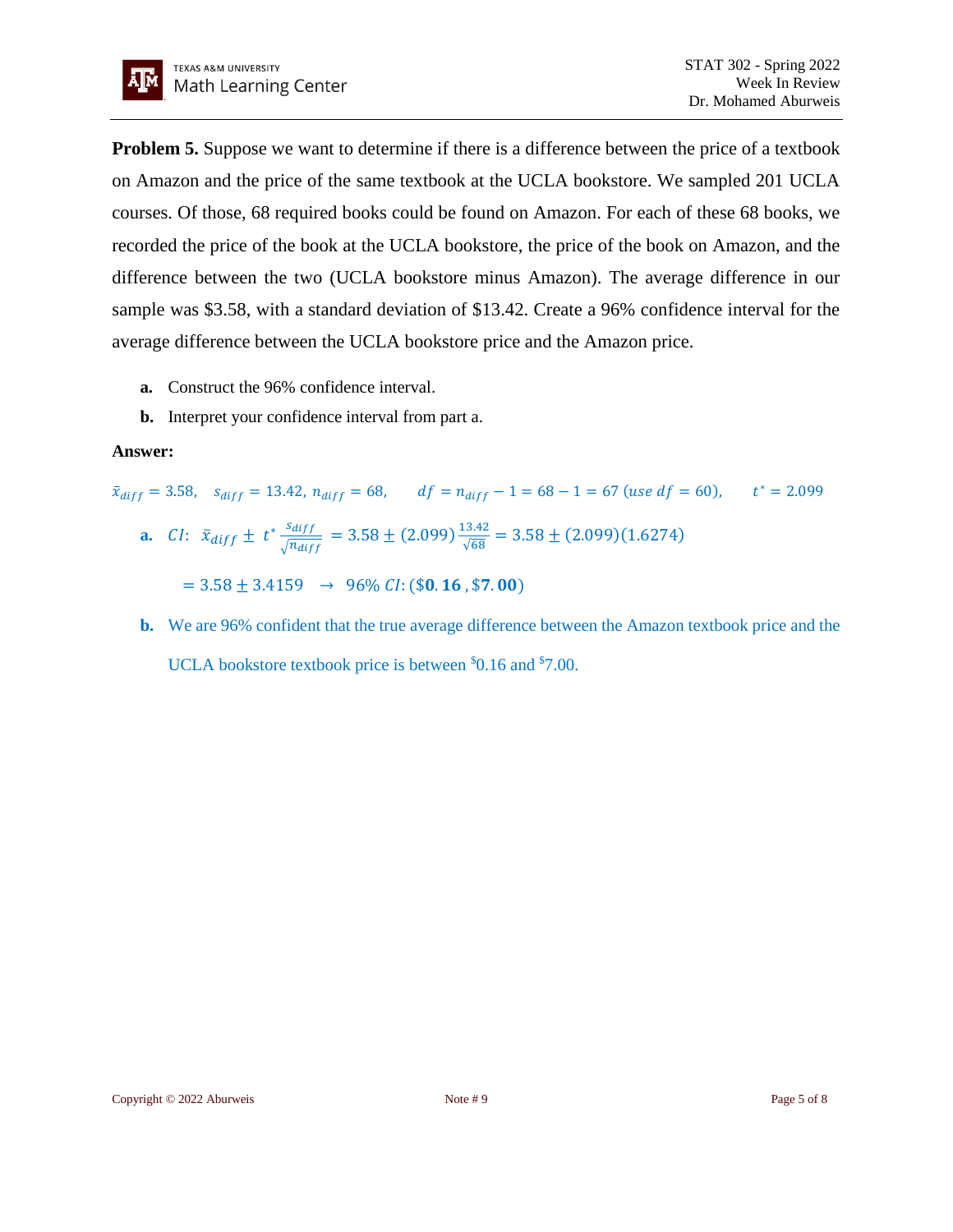

**Problem 6.** Suppose we want to determine if there is a difference between the price of a textbook on Amazon and the price of the same textbook at the UCLA bookstore. We sampled 201 UCLA courses. Of those, 68 required books could be found on Amazon. For each of these 68 books, we recorded the price of the book at the UCLA bookstore, the price of the book on Amazon, and the difference between the two (UCLA bookstore minus Amazon). The average difference in our sample was \$3.58, with a standard deviation of \$13.42. Conduct a hypothesis test at the 0.04 significance level to test this.

- **a.** What are the hypotheses?
- **b.** What is the significance level?
- **c.** What is the value of the test statistic?
- **d.** What is the p-value?
- **e.** What is the correct decision?
- **f.** What is the appropriate conclusion/interpretation?
- **g.** Does the hypothesis test agree with the confidence interval from question 5?

#### **Answer:**

- **a.**  $H_0: \mu_{diff} = 0$  vs.  $H_A: \mu_{diff} \neq 0$
- **b.**  $\alpha = 0.04$

**c.** 
$$
TS = {\frac{\bar{x}_{diff} - \mu_{diff}}{s_{diff} / \sqrt{n_{diff}}} = {\frac{3.58 - 0}{13.42 / \sqrt{68}}} = {\frac{3.58}{1.6274}} = 2.1998
$$

- **d.**  $TS = 2.1998$ ,  $df = n 1 = 68 1 = 67$  (use  $df = 60$ )  $\rightarrow 0.02 < p value < 0.04$
- **e.** ∵ 0.02 <  $p value$  < 0.04 →  $p values$  < 0.04 <  $\alpha = 0.04$ , ∴ **Reject**  $H_0$ .
- **f.** The data does provide statistically significant evidence that, on average, there is a difference between the price of a textbook on Amazon, and the price of the same textbook at the UCLA bookstore. Based on our sample, we believe books tend to be more expensive at the UCLA bookstore (on average)
- **g.** 96%  $CI: (\$0.16, \$7.00)$ . Yes, null value (0) is not in the interval and we rejected  $H_0$ .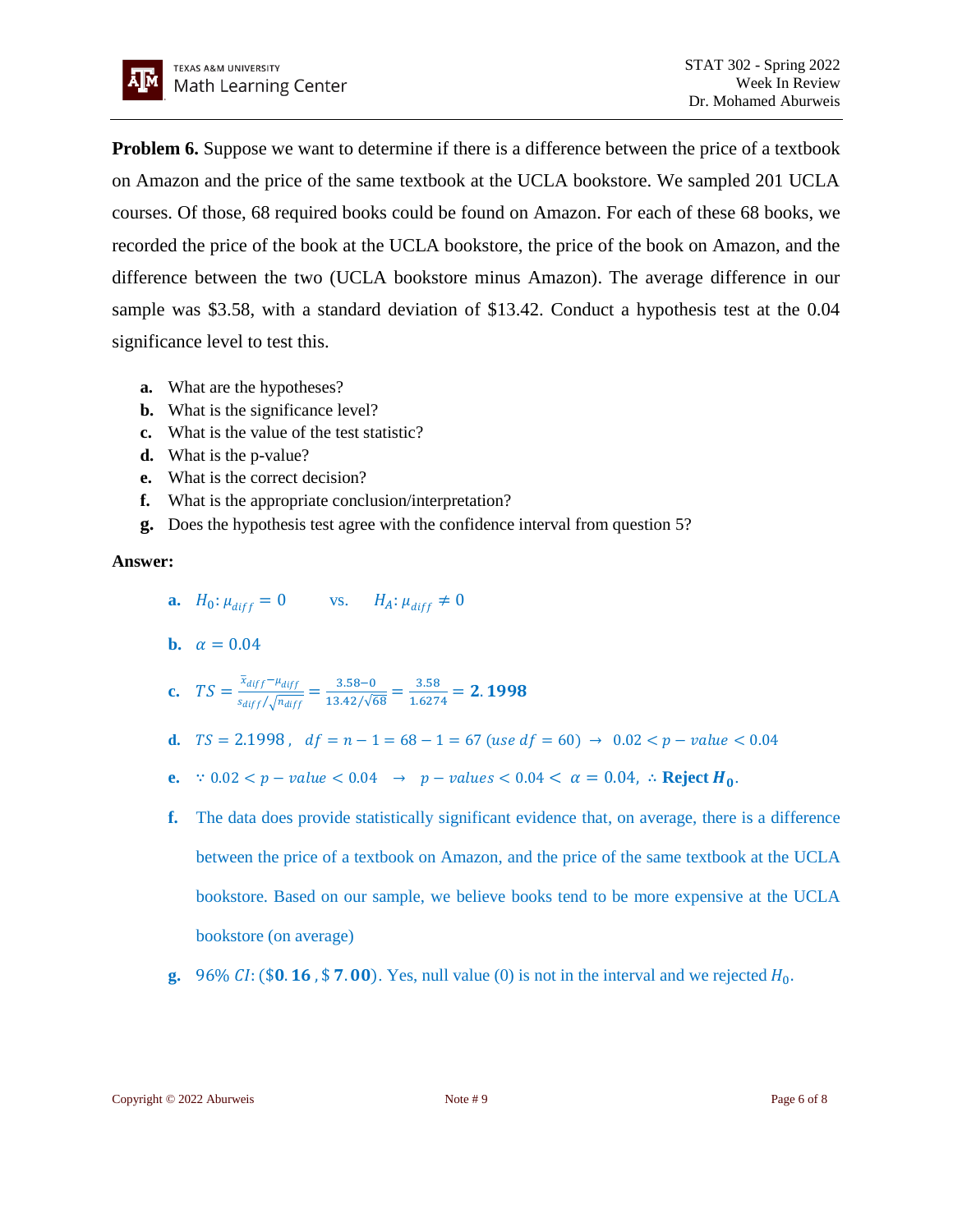**Problem 7.** A study was conducted to investigate the effectiveness of hypnotism in reducing pain. Eight randomly selected individuals were asked to rank their pain both before and after being hypnotized. A lower score indicates less pain. The average difference (after-before) for the sample was -3.13, with a standard deviation of 2.91. Create a 90% confidence interval for the average difference in pain levels.

- **a.** Construct the 90% confidence interval.
- **b.** Interpret your confidence interval from part a.

# **Answer:**

$$
\bar{x}_{diff} = -3.13, \quad s_{diff} = 2.91, \ n_{diff} = 8, \qquad df = n_{diff} - 1 = 8 - 1 = 77, \qquad t^* = 1.895
$$

**a.** *CI*: 
$$
\bar{x}_{diff} \pm t^* \frac{s_{diff}}{\sqrt{n_{diff}}} = -3.13 \pm (1.895) \frac{2.91}{\sqrt{8}} = -3.13 \pm (1.895)(1.029)
$$

 $= -3.13 \pm 1.95 \rightarrow 90\% CI: (-5.08, -1.18)$ 

**b.** We are 90% confident that the true average difference in pain scores after-before hypnotism is between -5.08 and -1.18.